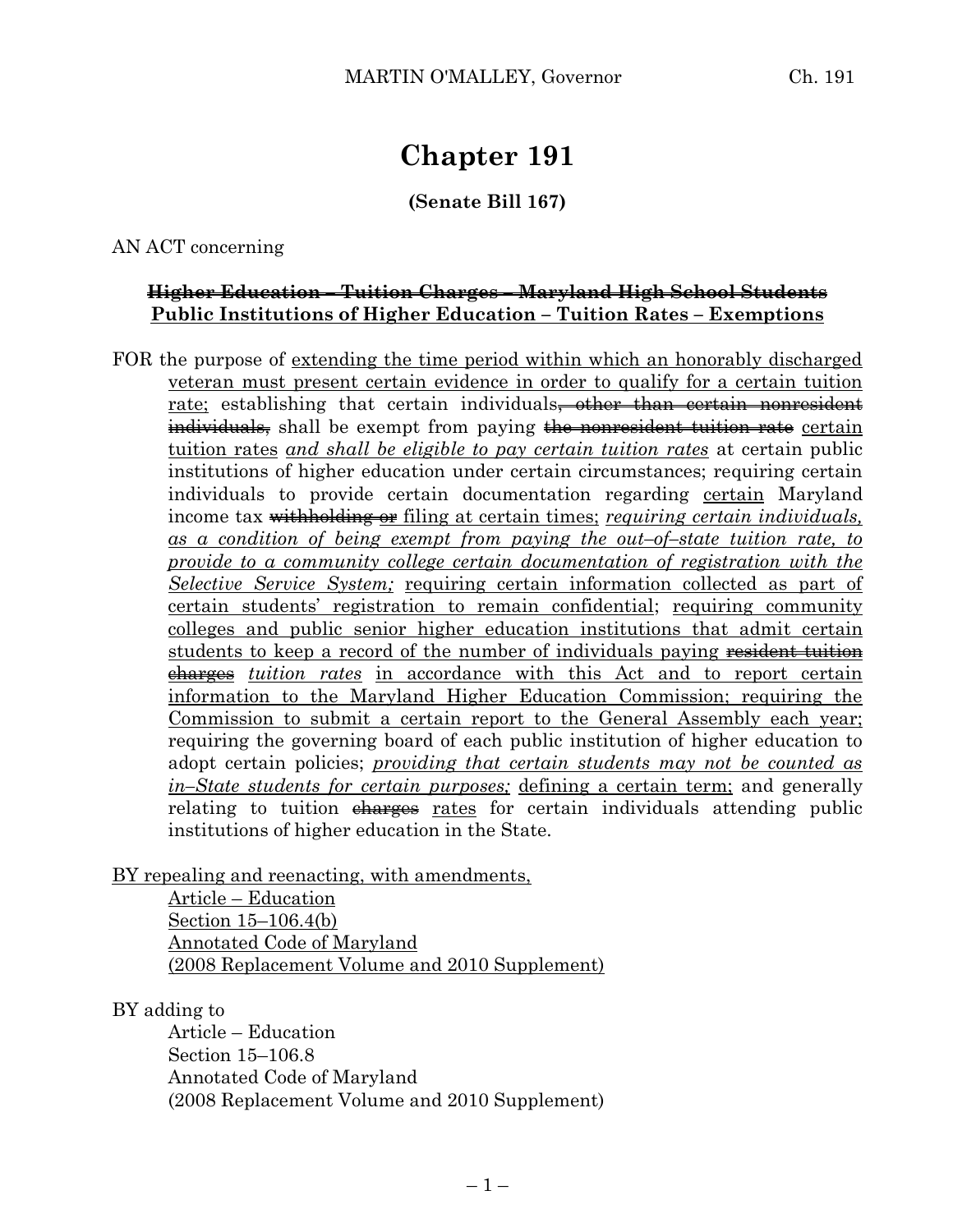SECTION 1. BE IT ENACTED BY THE GENERAL ASSEMBLY OF MARYLAND, That the Laws of Maryland read as follows:

## **Article – Education**

15–106.4.

(b) Notwithstanding any other provision of this article, an individual described in subsection (a) of this section who attends a public institution of higher education in the State is exempt from paying nonresident tuition at a public institution of higher education in this State if:

(1) The active duty member referred to in subsection (a) of this section:

- (i) Is stationed in this State;
- (ii) Resides in this State; or
- (iii) Is domiciled in this State;

(2) The honorably discharged veteran presents the following documentation within **[**1 year**] 4 YEARS** after the veteran's discharge:

(i) Evidence that the veteran attended a public or private secondary school in this State for at least 3 years; and

(ii) Documentation that the veteran graduated from a public or private secondary school in this State or received the equivalent of a high school diploma in this State; or

(3) The National Guard member described in subsection (a)(5) of this section is a member of the Maryland National Guard and joined or subsequently serves in the Maryland National Guard to:

(i) Provide a Critical Military Occupational Skill; or

(ii) Be a member of the Air Force Critical Specialty Code as determined by the National Guard.

**15–106.8.**

## **(A) IN THIS SECTION, "INDIVIDUAL":**

**(1) INCLUDES AN UNDOCUMENTED IMMIGRANT INDIVIDUAL; AND**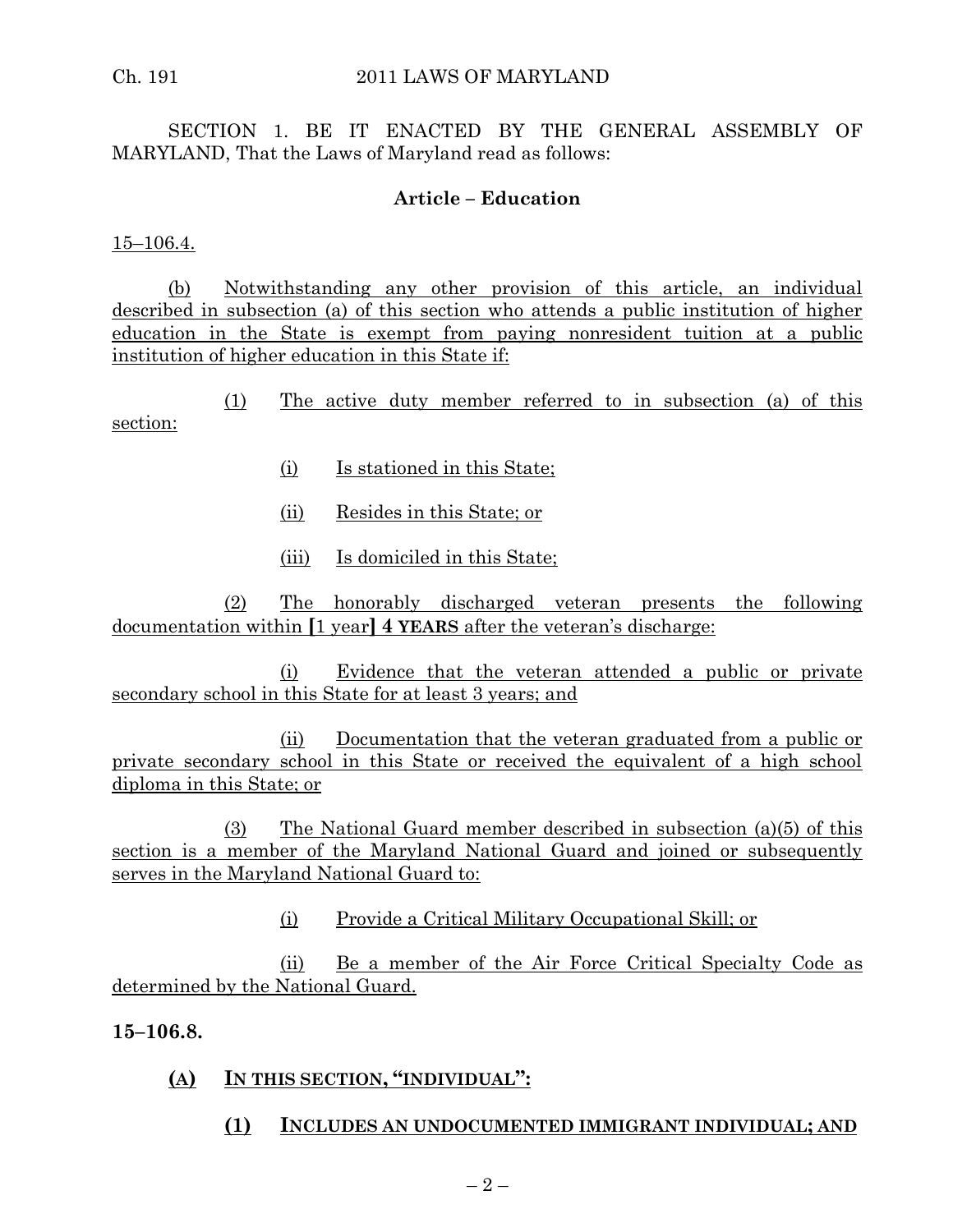**(2) DOES NOT INCLUDE A NONIMMIGRANT ALIEN WITHIN THE MEANING OF 8 U.S.C. § 1101(A)(15).**

**(A) (B) NOTWITHSTANDING ANY OTHER PROVISION OF THIS ARTICLE, AN INDIVIDUAL, OTHER THAN A STUDENT WITHIN THE MEANING OF 8 U.S.C. § 1101(A)(15), SHALL BE EXEMPT FROM PAYING THE NONRESIDENT OUT–OF–STATE TUITION RATE AT A PUBLIC INSTITUTION OF HIGHER EDUCATION REGARDLESS OF RESIDENCY COMMUNITY COLLEGE IN THE STATE, IF THE INDIVIDUAL:**

**(1) ATTENDED BEGINNING WITH THE 2005–2006 SCHOOL YEAR, ATTENDED A PUBLIC OR NONPUBLIC SECONDARY SCHOOL IN THIS THE STATE FOR AT LEAST 2 3 YEARS;**

**(2) GRADUATED BEGINNING WITH THE 2007–2008 SCHOOL YEAR, GRADUATED FROM A PUBLIC OR NONPUBLIC SECONDARY SCHOOL IN THIS THE STATE OR RECEIVED THE EQUIVALENT OF A HIGH SCHOOL DIPLOMA IN THIS THE STATE;**

**(3) REGISTERS AS AN ENTERING STUDENT IN A PUBLIC INSTITUTION OF HIGHER EDUCATION COMMUNITY COLLEGE IN THIS THE STATE NOT EARLIER THAN THE 2011 FALL SEMESTER;**

**(4) PROVIDES TO THE PUBLIC INSTITUTION OF HIGHER EDUCATION COMMUNITY COLLEGE DOCUMENTATION THAT THE INDIVIDUAL OR THE INDIVIDUAL'S PARENT OR LEGAL GUARDIAN HAS HAD MARYLAND INCOME TAX WITHHELD OR HAS FILED A MARYLAND INCOME TAX RETURN:**

**(I) WHILE ANNUALLY FOR THE 3 YEARS WHILE THE INDIVIDUAL ATTENDED A PUBLIC OR NONPUBLIC SECONDARY SCHOOL IN THE STATE IN ACCORDANCE WITH ITEM (1) OF THIS SUBSECTION;**

**(II) ANNUALLY DURING THE PERIOD, IF ANY, BETWEEN GRADUATION FROM A PUBLIC OR NONPUBLIC SECONDARY SCHOOL IN THE STATE AND REGISTRATION AT A COMMUNITY COLLEGE IN THE STATE; AND**

**(III) DURING ANNUALLY DURING THE PERIOD OF ATTENDANCE AT THE COMMUNITY COLLEGE DURING THE YEAR PRIOR TO THE INDIVIDUAL GRADUATING FROM A PUBLIC OR NONPUBLIC SECONDARY SCHOOL IN THIS STATE;**

**(5) IN THE CASE OF AN INDIVIDUAL WHO IS NOT A PERMANENT RESIDENT, PROVIDES TO THE PUBLIC INSTITUTION OF HIGHER EDUCATION COMMUNITY COLLEGE AN AFFIDAVIT STATING THAT THE INDIVIDUAL WILL FILE**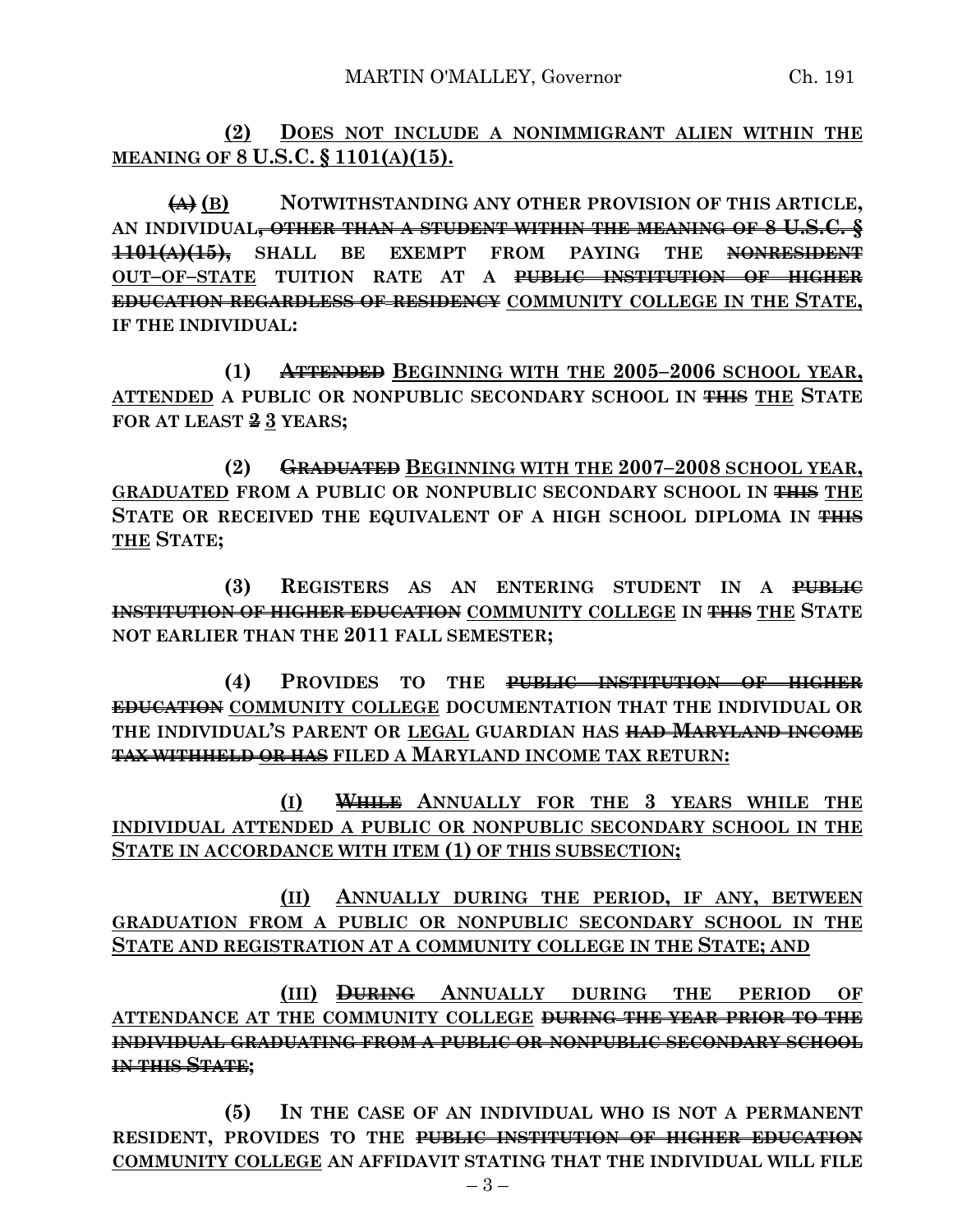**AN APPLICATION TO BECOME A PERMANENT RESIDENT WITHIN 30 DAYS AFTER THE INDIVIDUAL BECOMES ELIGIBLE TO DO SO; AND**

*(6) IN THE CASE OF AN INDIVIDUAL WHO IS REQUIRED TO REGISTER WITH THE SELECTIVE SERVICE SYSTEM, PROVIDES TO THE COMMUNITY COLLEGE DOCUMENTATION THAT THE INDIVIDUAL HAS COMPLIED WITH THE REGISTRATION REQUIREMENT; AND*

**(6)** *(7)* **MAKES OR HAS MADE AN APPLICATION TO ATTEND A PUBLIC INSTITUTION OF HIGHER EDUCATION REGISTERS IN A COMMUNITY COLLEGE IN THIS THE STATE NOT LATER THAN 3 4 YEARS AFTER GRADUATING FROM A PUBLIC OR NONPUBLIC SECONDARY SCHOOL IN THIS THE STATE OR RECEIVING THE EQUIVALENT OF A HIGH SCHOOL DIPLOMA IN THIS THE STATE.**

**(C) NOTWITHSTANDING ANY OTHER PROVISION OF THIS ARTICLE** *AND SUBJECT TO SUBSECTION (H) OF THIS SECTION***, AN INDIVIDUAL SHALL BE EXEMPT FROM PAYING THE NONRESIDENT** *ELIGIBLE TO PAY A RATE THAT IS EQUIVALENT TO THE RESIDENT* **TUITION RATE AT A PUBLIC SENIOR HIGHER EDUCATION INSTITUTION, IF THE INDIVIDUAL:**

**(1) ATTENDED A COMMUNITY COLLEGE UNDER** *NOT EARLIER THAN THE 2010 FALL SEMESTER AND MET* **THE REQUIREMENTS OF SUBSECTION (B) OF THIS SECTION***, EXCEPT FOR THE REQUIREMENT SET FORTH IN SUBSECTION (B)(3) OF THIS SECTION***;**

**(2) WAS AWARDED AN ASSOCIATE'S DEGREE BY OR ACHIEVED 60 CREDITS AT A COMMUNITY COLLEGE IN THE STATE;**

**(3) PROVIDES THE PUBLIC SENIOR HIGHER EDUCATION INSTITUTION A COPY OF THE AFFIDAVIT SUBMITTED UNDER SUBSECTION (B)(5) OF THIS SECTION;**

**(4) PROVIDES TO THE PUBLIC SENIOR HIGHER EDUCATION INSTITUTION DOCUMENTATION THAT THE INDIVIDUAL OR THE INDIVIDUAL'S PARENT OR LEGAL GUARDIAN HAS HAD MARYLAND INCOME TAX WITHHELD OR HAS FILED A MARYLAND INCOME TAX RETURN:**

**(I) WHILE ANNUALLY WHILE THE INDIVIDUAL ATTENDED A COMMUNITY COLLEGE IN THE STATE;**

**(II) ANNUALLY DURING THE PERIOD, IF ANY, BETWEEN GRADUATION FROM** *OR ACHIEVING 60 CREDITS AT* **A COMMUNITY COLLEGE IN**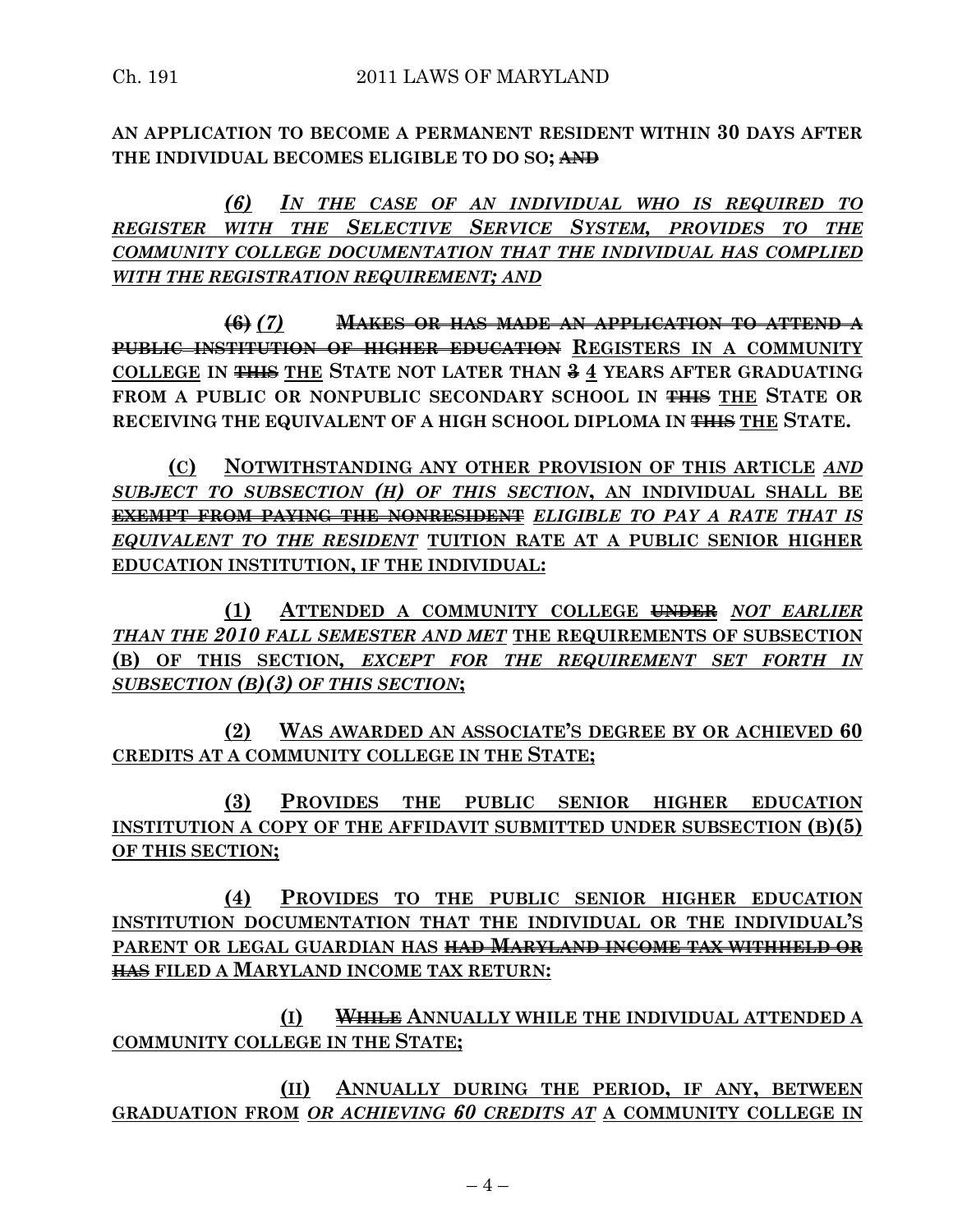MARTIN O'MALLEY, Governor Ch. 191

**THE STATE AND REGISTRATION AT A PUBLIC SENIOR HIGHER EDUCATION INSTITUTION IN THE STATE; AND**

**(III) DURING ANNUALLY DURING THE PERIOD OF ATTENDANCE AT THE PUBLIC SENIOR HIGHER EDUCATION INSTITUTION; AND**

**(5) REGISTERS AT A PUBLIC SENIOR HIGHER EDUCATION INSTITUTION IN THE STATE NOT LATER THAN 4 YEARS AFTER GRADUATING FROM** *OR ACHIEVING 60 CREDITS AT* **A COMMUNITY COLLEGE IN THE STATE.**

**(D) NOTWITHSTANDING ANY OTHER PROVISION OF THIS ARTICLE, AN INDIVIDUAL SHALL BE EXEMPT FROM PAYING THE OUT–OF–COUNTY** *ELIGIBLE TO PAY A RATE THAT IS EQUIVALENT TO THE IN–COUNTY* **TUITION RATE AT A COMMUNITY COLLEGE IN THE STATE IF THE INDIVIDUAL:**

**(1) MEETS THE REQUIREMENTS OF SUBSECTION (B) OF THIS SECTION; AND**

**(2) ATTENDS A COMMUNITY COLLEGE SUPPORTED BY THE COUNTY IN WHICH:**

**(I) THE SECONDARY SCHOOL FROM WHICH THE INDIVIDUAL GRADUATED IS LOCATED; OR**

**(II) IN THE CASE OF AN INDIVIDUAL WHO RECEIVED THE EQUIVALENT OF A HIGH SCHOOL DIPLOMA IN THE STATE, THE SECONDARY SCHOOL MOST RECENTLY ATTENDED BY THE INDIVIDUAL IS LOCATED.**

**(E) INFORMATION COLLECTED UNDER THIS SECTION AS PART OF A STUDENT'S REGISTRATION SHALL REMAIN CONFIDENTIAL.**

**(B) (F) (1) A COMMUNITY COLLEGE OR PUBLIC SENIOR HIGHER EDUCATION INSTITUTION THAT ADMITS AN INDIVIDUAL WHO QUALIFIES FOR RESIDENT TUITION CHARGES** *THE TUITION RATE* **UNDER THIS SECTION SHALL:**

**(I) KEEP A RECORD OF THE NUMBER OF INDIVIDUALS WHO PAY RESIDENT TUITION CHARGES** *THE TUITION RATE* **IN ACCORDANCE WITH THE REQUIREMENTS UNDER SUBSECTION (B) OR (C)***, (C), OR (D)* **OF THIS SECTION; AND**

**(II) REPORT THE INFORMATION REQUIRED IN ITEM (I) OF THIS PARAGRAPH TO THE COMMISSION EACH YEAR.**